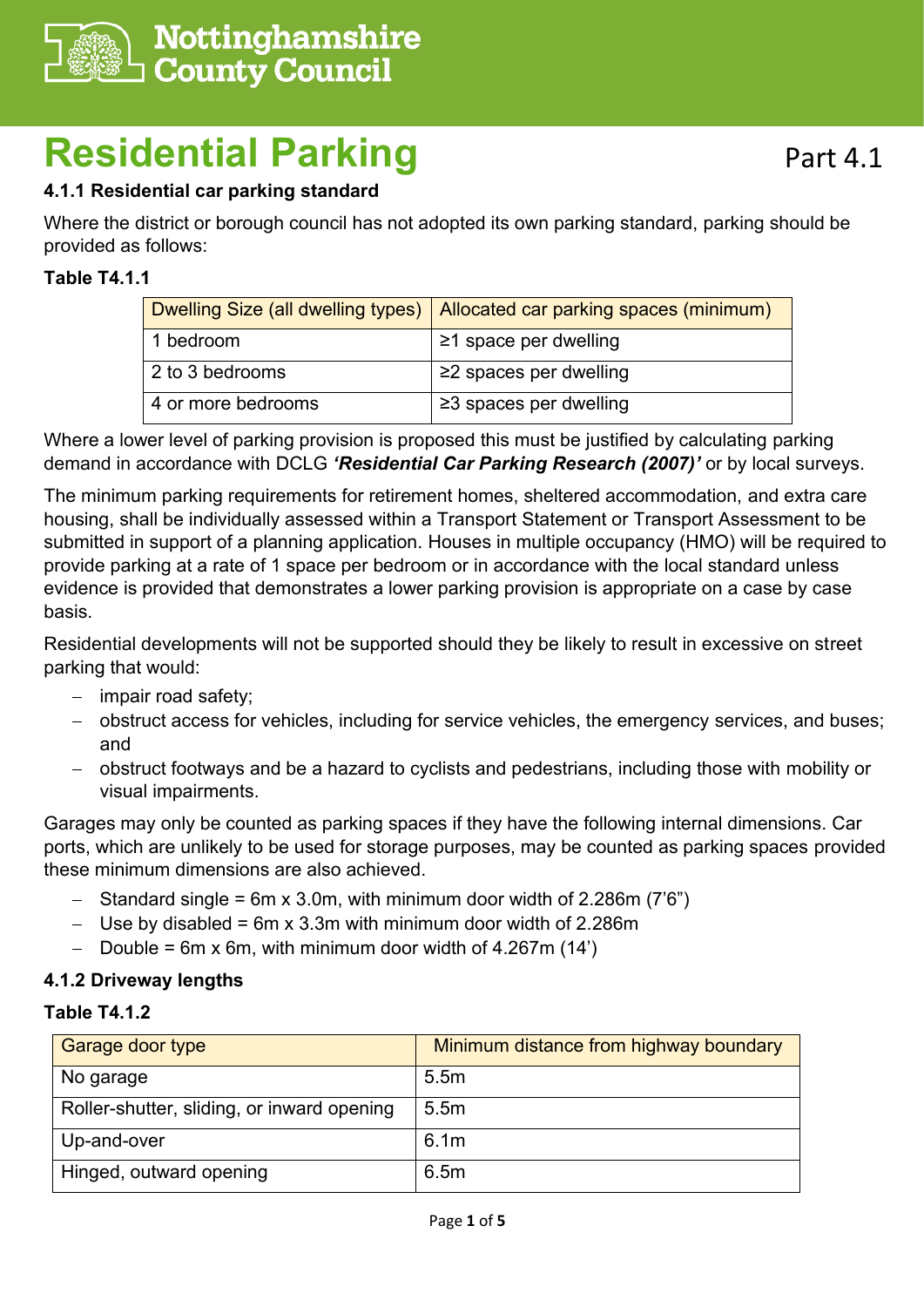## **4.1.3 Parking space widths**

When designing off street parking spaces, it will be necessary to consider the space requirements of the user i.e. a parent getting a baby out of a car or installing a child's car seat, the elderly or mobility impaired, clearance to allow a wheelie bin or a bicycle passed a vehicle etc.

The minimum single driveway width is 3.0m or 3.6m when access is needed to both sides of the vehicle. A width of 3.6m is also appropriate if a driveway is located between two dwellings or other width restriction. A further 3.0m is required for a double width driveway with no physical separation between spaces and then a further 2.4m for each additional vehicle to be parked at 90 degrees to the carriageway side by side. Additional width may be required for disabled access. Typically, right angled spaces require a 6.0m minimum aisle width for reasonable manoeuvring.

For shared driveways see Part 3.1 General Geometry of Resident Streets. Additional width may be required to allow access by refuse vehicles and fire appliances to be defined by vehicle tracking.

| <b>Number of</b><br><b>spaces</b> | <b>Minimum parallel parking</b><br>space width |                                                                                     |
|-----------------------------------|------------------------------------------------|-------------------------------------------------------------------------------------|
|                                   | Open plan                                      | <b>Adjacent</b><br>buildings,<br>fences, and<br>other physical<br><b>boundaries</b> |
| 1 <sup>st</sup> space             | 23.0m                                          | $≥3.6m$ ( $≥3.3m$ if<br>bound on one<br>side only)                                  |
| 2 <sup>nd</sup> space             | $+3.0m$                                        | $+3.3m$                                                                             |
| Intermediate<br>spaces            | +2.4m/space                                    | +2.4m/space                                                                         |

## **Table T4.1.3**

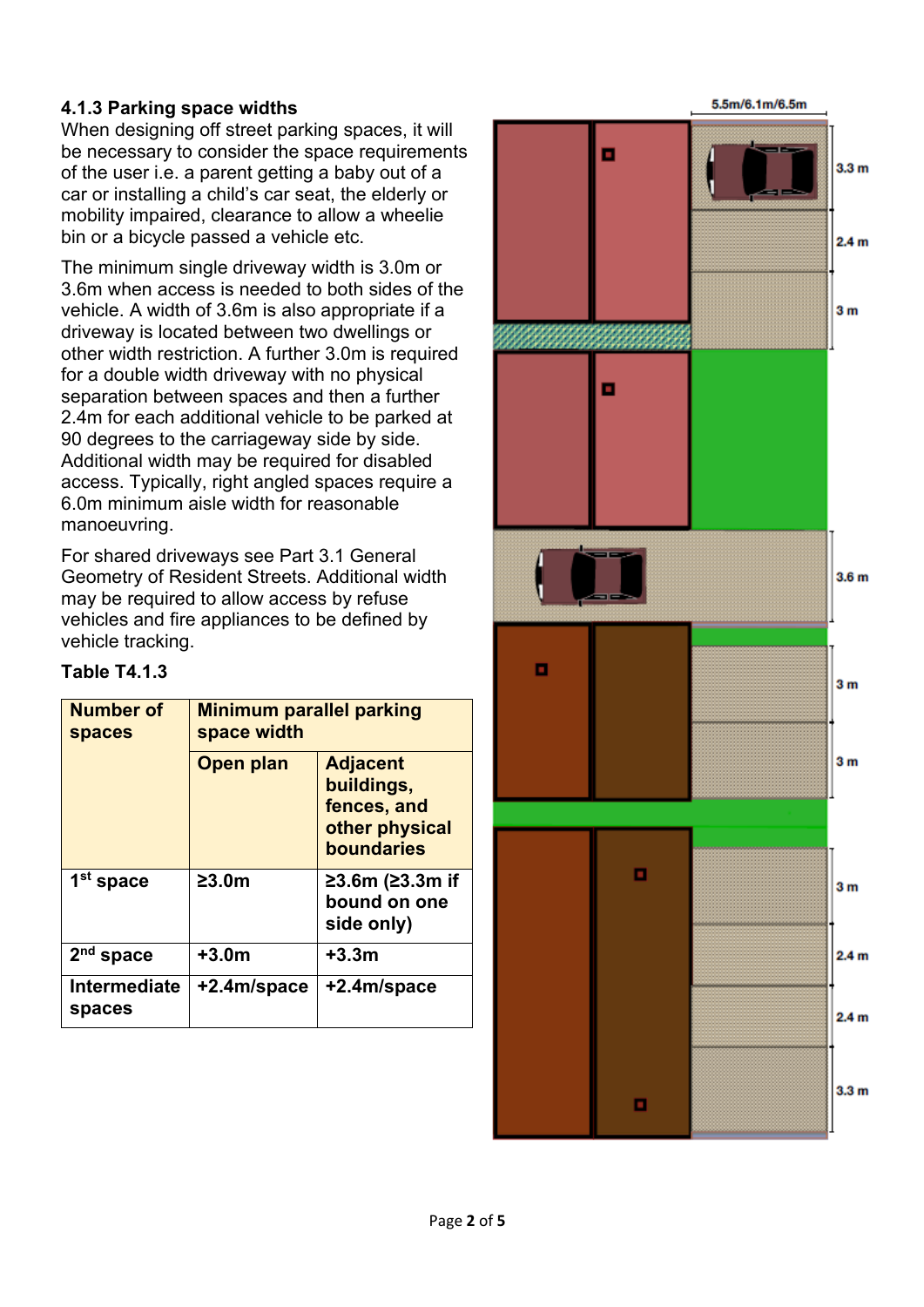## **4.1.4 Tandem parking**

Where driveway lengths are extended to provide tandem parking, driveway lengths should be extended by 5.0m (a full car length) to avoid vehicles overhanging the highway and obstructing footways (see para. 4.1.5 Long driveways).



#### **4.1.5 Long driveways**

Long driveways intended to provide parking for multiple cars may only be counted as 2 spaces as multiple vehicles could be blocked from exiting by other vehicles which could encourage excessive onstreet parking, particularly in areas where there is a low level of parking provision generally, where similar parking arrangements are common, and/or where parking arrangements are constrained.

Manual for Streets suggests that residents should not be required to relocate bins more than 30m to a collection point and expects waste collection vehicles to be able to get to within 25m of a collection point. However, waste collection authorities may adopt their own standards. Most would expect bin storage areas to be directly accessible from the roadside. If this is not feasible, the local authority waste collection service should be consulted. Where a development is situated more than 45m from the highway, access may be required for a fire appliance to comply with Building Regulations.

Where a driveway exceeds 25m in length, including a driveway to a single dwelling, adequate internal turning provision will be required for a van of up to 3.5 tonnes to avoid the need for the majority of deliveries to have to reverse long distances. A similar provision may be required on driveways of shorter lengths where it is not possible or appropriate to stop on-street.

#### **4.1.6 Communal parking areas**

See Commercial Parking - Dimensions for car parking spaces

#### **4.1.7 Gates**

Gates should never be hung to open outward over the highway, S153 Highways Act 1980. On classified roads, bus routes, and busy minor streets, gates will usually be set back 5.5m to allow a vehicle to clear the public highway.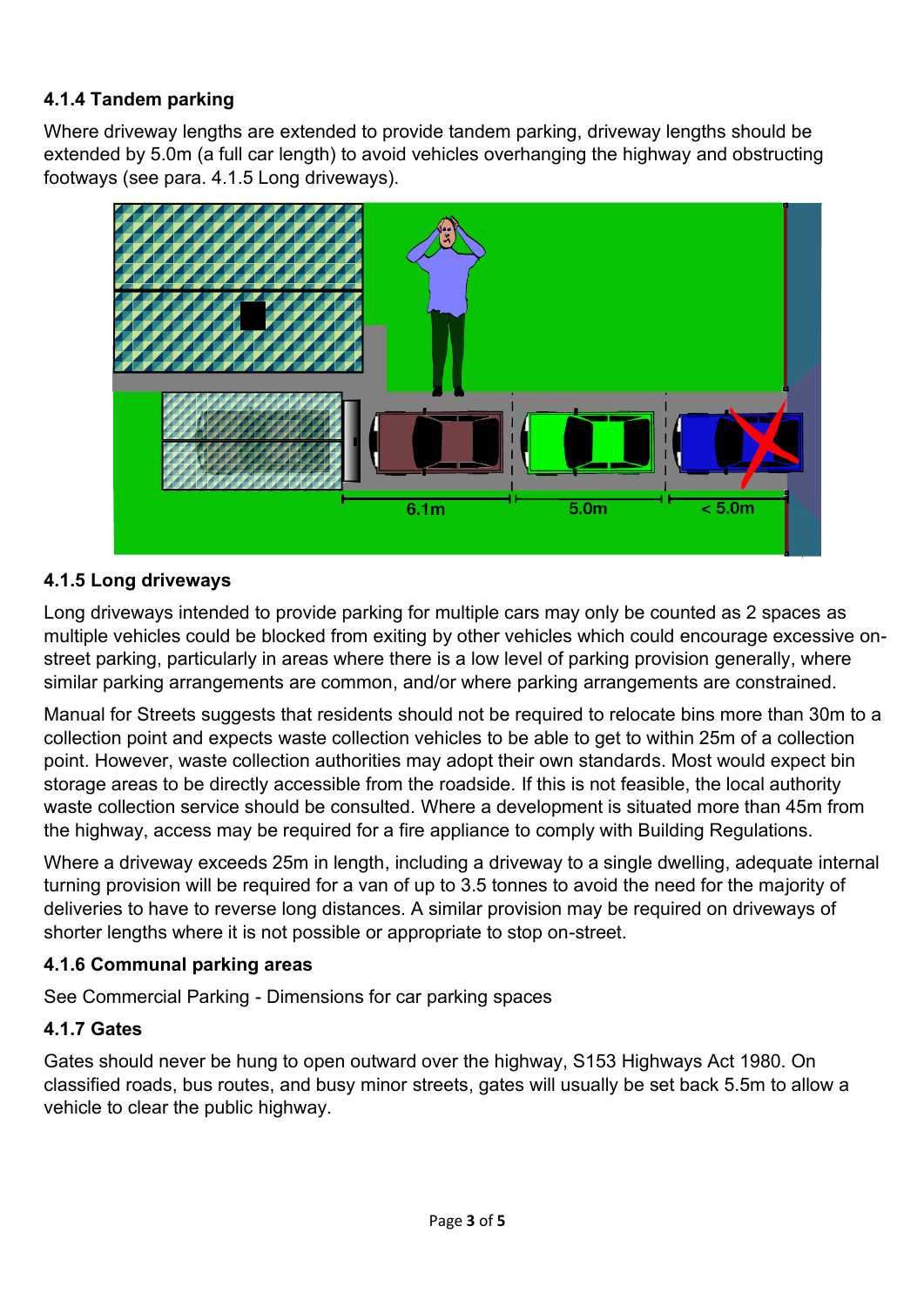## **4.1.8 Cycle parking**

Cycle parking shall be provided in accordance with the district or borough council's guidance. Where they do not have their own guidance, cycle parking shall be provided at a rate of 1 space per bedroom. Sheltered/elderly housing or nursing homes shall provide parking at a rate of 0.05 spaces per bedroom. Staff parking shall be provided at a rate of 1 space per 5 members of staff with a minimum of 1 space. Spaces must be secure and undercover in all instances.

#### **4.1.9 Mobility scooters and motorcycle parking**

Mobility scooter parking is likely to be required within a residential development usually within garages or secure gardens. Where this cannot be accommodated, say within an apartment complex, separate provision will be required where scooters are able to be locked to an immovable stand with access to a charging facility at a rate of 1 space / 4 dwellings. This should include a shed structure to provide additional security if not within a building or communal garage space. Any parking area should be well positioned in terms of surveillance from residents, well lit, easily accessible, and able to accommodate mobility scooters up to 1.3m long x 0.85m wide with additional space for manoeuvring.

Similar provision will be required for motorcycle parking at a rate of 1 space / 10 dwellings. Parking spaces should normally be 2.5m x 1.5m with a 1m space between each motorcycle. A secure ground anchor point is required for each space. It may be possible for the area to be shared with the mobility parking area.

### **4.1.10 Residential turning heads**

Normally to be provided on 'A' and 'B' class roads, high frequency bus routes, and other busy routes.



\*Note the minimum driveway width will vary depending on boundary treatment, see paragraph 4.1.3.

The area required for turning should not form part of the overall space required for parking. Larger turning areas may be required if it is necessary to accommodate delivery vehicles.

#### **4.1.11 Surfacing and drainage**

Driveways to be surfaced in a bound material (not loose gravel) within 5m of the highway and must be drained to prevent the unregulated discharge of surface water onto the street. This is to prevent the transportation of gravel into the street which may present a hazard and to ensure that highway drainage remains capable of dealing with highway water only. Alternative permeable surfacing is likely to be acceptable subject to approval.

#### **4.1.12 Driveway approach**

In a conventional layout, driveways should be angled perpendicular to the carriageway. Only in exceptional circumstances would a driveway that is located at an acute angle be acceptable, for